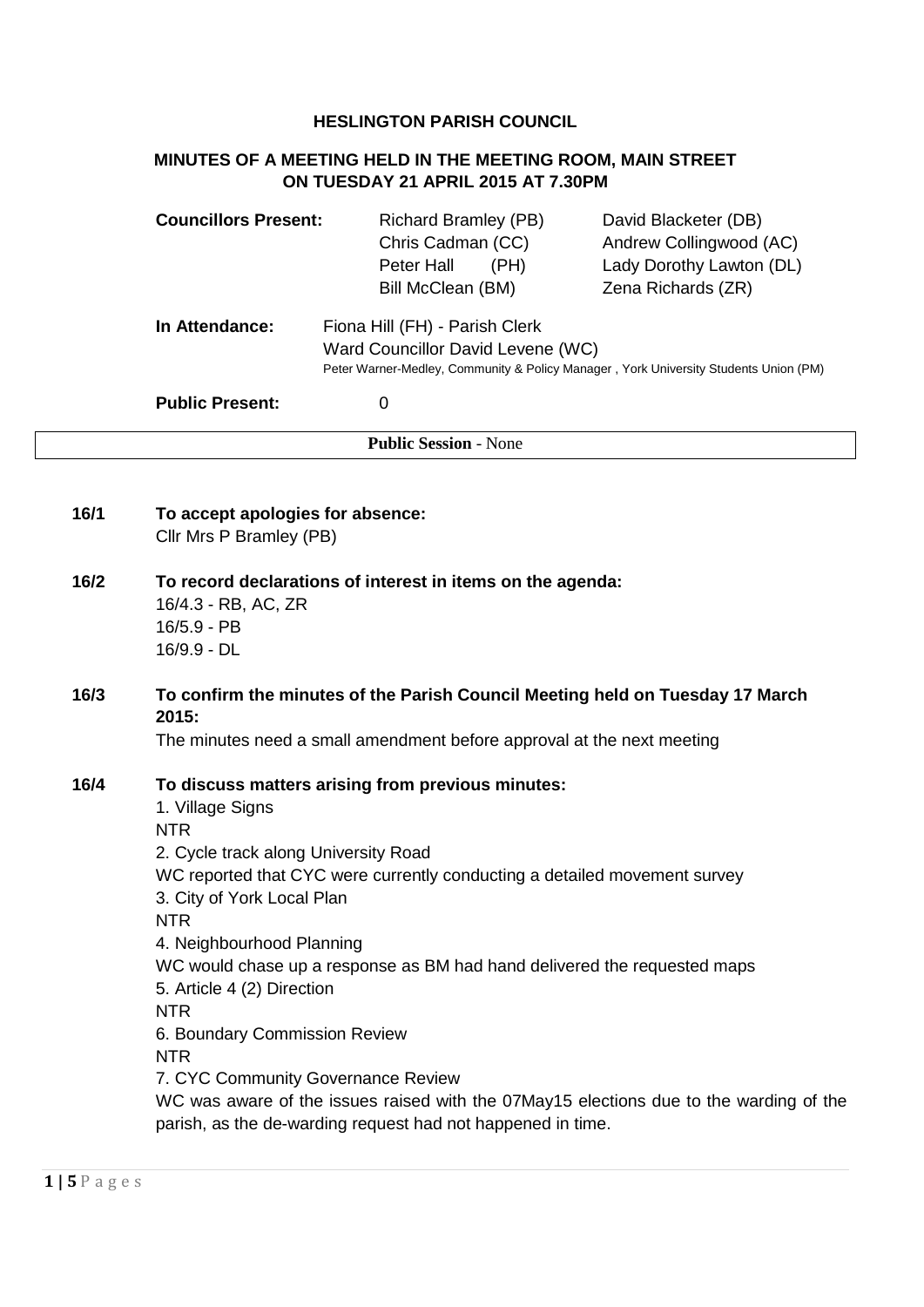### **16/5 To Discuss, if necessary, long-standing matter:**

1.Appearance of village

DL reported that the planter looking good. Community Payback had done a good job edging the footpath along Main Street. RB reported that the grass cutting had been done along Langwith Lane/Common Lane

2. Severe weather issues NTR 3. Rights of way NTR 4. SSSI - Dog Orders NTR 5. Highway Matters WC reported that the Heslington Lane scheme had been approved, to be on the list of schemes to be advertised and which would be paid for by University of York. He expected this scheme would progress soon. 6. Major Events - Yorkshire Marathon/Tour de Yorkshire NTR 7. University of York PM reported that Roses Week would take place 24/25Apr15 8. HMO's NTR 9. Elvington NTR 10. Communication - Website/Newsletter/Broadband/Notice board The notice board would remain on Little Hall wall for the election period, but the University

of York had been approached about the possibility of re-siting on the wall of The Stables.

### **16/6 To receive any matters raised by members of public:** None

## **16/7 To report and make relevant recommendations on new planning applications:**

Letter A:We support the application Letter B:We have no objections Letter C:We do not object but wish to make comments or seek safeguards as set out overleaf Letter D:We object on the planning grounds set out overleaf

| 1.       | 15/02828/FUL          | Sports Centre, Heslington Lane |           |
|----------|-----------------------|--------------------------------|-----------|
| Letter B | Proposed: ZR          | Seconded: PH Unanimous         |           |
|          | 2. 15/00720/FUL       | Sports Field, Heslington Lane  |           |
|          | Letter B Proposed: ZR | Seconded: PH Unanimous         |           |
|          | 3. 15/00768/LBC       | 5 Main Street, Heslington      |           |
| Letter B | Proposed: DB          | Seconded: RB                   | Unanimous |

### **16/8 To report planning decisions by City of York Council:** None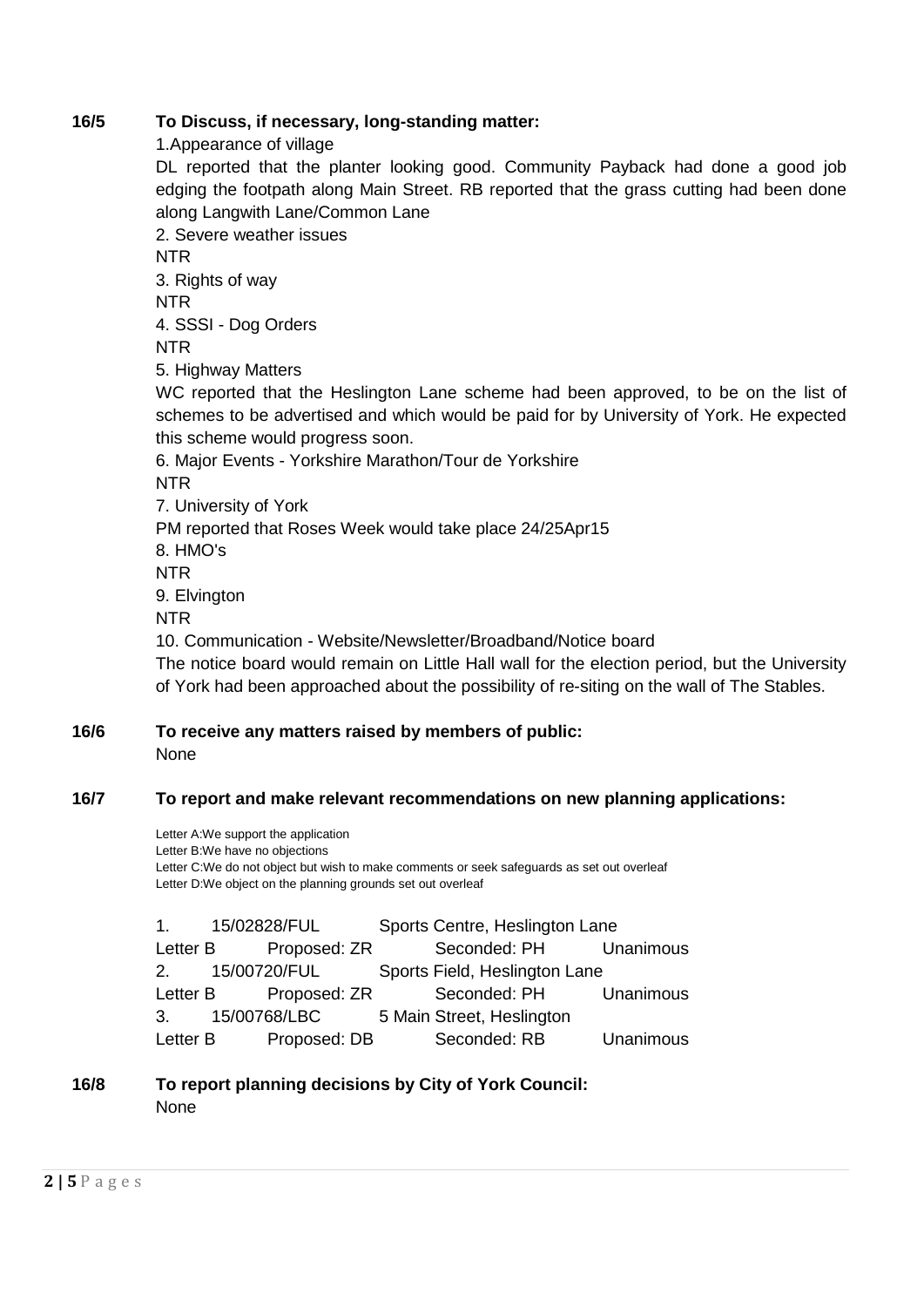## **16/9 To receive reports from representatives of following outside bodies:**

1. Ward Councillor David Levene

WC thanked the Parish Council for the last four years, which he had enjoyed. The P.C. thanked him for all his efforts whilst in office.

2. North Yorkshire Police

See Attachment 2015/2016.1

3. Heslington East Community Forum

WC would check if this still existed

4. Good Neighbours Forum

NTR

5. Ouse and Derwent Drainage Board

NTR

6. Sports Field

BM reported that the Outgang car park was to be resurfaced and applications for funding were to be submitted to extend the Play Area. The Parish Council unanimously agreed to strongly support the proposed enlargement of the Play Area, particularly for the five-twelve year age group, (Proposed: DB, Seconded: DL). This would be confirmed in a letter if/when required for grant applications.

7. York Environment Forum

NTR

8. Alms Houses

NTR

9. The Meeting Room

9.1 Expenditure

This matter was deferred until the next meeting and in the meantime, DL would draw up a list of expenditure items along with the estimated cost.

DL reported that the A.G.M. would take place on 12May15

DL reported that Yorventure had given a grant of £3000 towards the cost of a new boiler.

# **16/10 To receive any new correspondence received by the council:**

1. Parish Council Elections

This was discussed at length. In summary - Heslington North Ward has received no nominations for seven seats. Heslington South Ward has received five nominations for two seats. An election would take place for Heslington South Ward, but on two members would leave the Parish Council non quorate. Therefore, a Ward Councillor would be elected by CYC to join the Parish Council until sufficient Parish Councillors were in office. A further election for Heslington North Ward would be arranged by CYC. Special arrangements for the Annual Parish Council Meeting would be made to be held on either Fri22May15 at 7.30 p.m. or Sat23May15 at 11.00 a.m. The Annual Parish Meeting would be postponed until  $16$ .lun $15$ 

# **16/11 To receive matters raised by members:**

None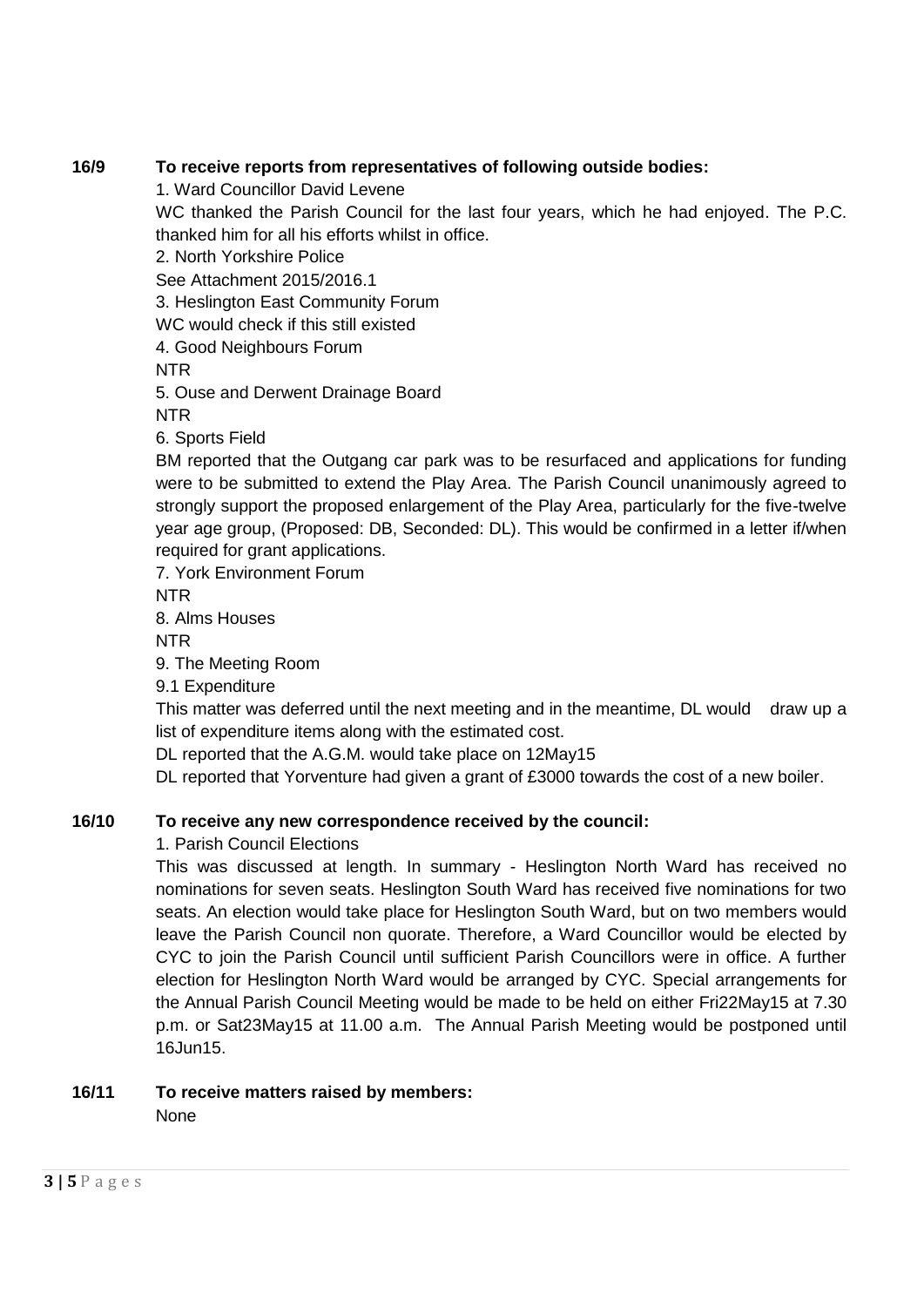## **16/12 To discuss matters raised by Parish Clerk/Responsible Financial Officer:**

1. Bookkeeping records for year ending 31 Mar 16 to date

The financial report was circulated around Cllrs

2. Internal Control Check(s)

The Parish Council conducted the monthly internal control checks and found everything to be in order.

3. Matters raised with/by Yorkshire Local Councils Association (YLCA)

3.1 Transparency Code - The Parish Council noted the content of this

# Provision of Services Agreement - The Parish Council noted the content of this and authorised FH to confirm acceptance by email.

# Induction Pack Dividers - The Parish Council viewed the sample and decided not to order any at this stage.

4. To approve the following invoices for payment

| 4.1 Parish Clerk | Salary       | £265.61 | 001584 |
|------------------|--------------|---------|--------|
| 4.2 Lengthsman   | Salary       | £256.97 | 001585 |
| 4.3 YLCA         | Subscription | £490.00 | 001586 |

#### **16/13 To confirm the dates of the future meeting(s) on Tuesdays at 7.30 p.m in the Meeting Room as:** 16 June 2015

| <b>10 JUNE ZUTS</b> |                  |                   |
|---------------------|------------------|-------------------|
| 21 July 2015        | 18 August 2015   | 15 September 2015 |
| 20 October 2015     | 17 November 2015 | 15 December 2015  |